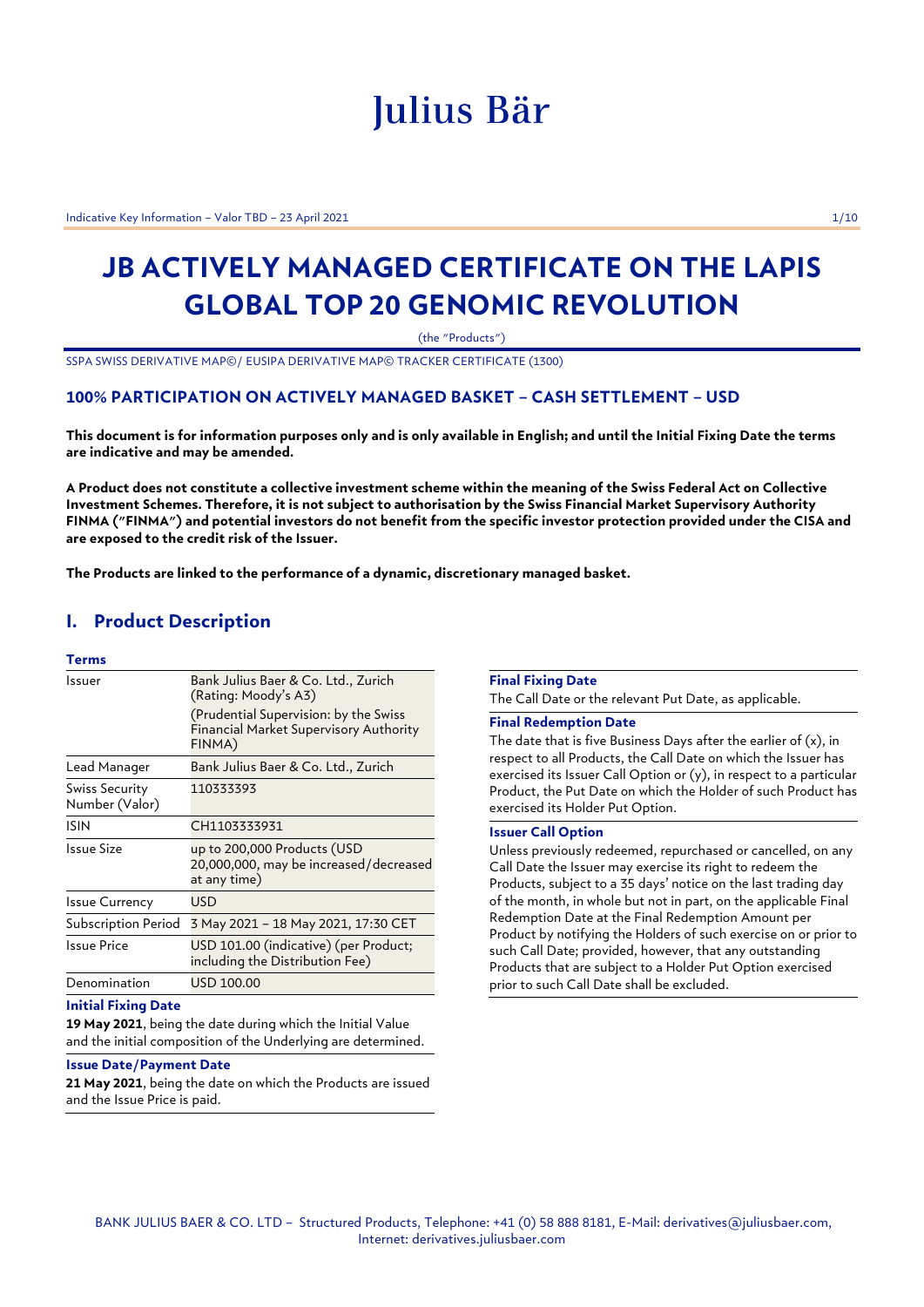### **Holder Put Option**

Unless previously redeemed, repurchased or cancelled, on any Put Date the Holder of any Product may exercise, subject to a 370 days' notice on the last trading day of the month, its right to require the Issuer to redeem such Product on the applicable Final Redemption Date at the Final Redemption Amount by delivering an Exercise Notice to the Paying Agent on or prior to such Put Date.

### **Call Date(s)**

Any Business Day on or after the Issue Date, subject to a 35 days' notice on the last trading day of the month, being the dates on which the Issuer may exercise its right to redeem each Product on the applicable Final Redemption Date at the Final Redemption Amount.

### **Put Date(s)**

Any Business Day on or after the Issue Date and prior to the Call Date on which the Issuer exercises the Issuer Call Option, subject to a 370 days' notice on the last trading day of the month, being the dates on which any Holder may exercise its right to require the Issuer to redeem any Product held by such Holder on the applicable Final Redemption Date at the Final Redemption Amount.

### **Exercise Notice**

With respect to any Product(s), a notice in a form satisfactory to the Paying Agent exercising the Holder Put Option with respect to such Product(s).

### **Underlying**

### **LAPIS GLOBAL TOP 20 GENOMIC REVOLUTION**

| Sponsor                   | Bank Julius Baer & Co. Ltd., Zurich                                                                                                                                                                                                                                                                                                                                                                                                                                                                                                                                                                                                                                                                                                                                                                                                                                                                                                                                                                                                                                                                                                                                                                                                                                                         |
|---------------------------|---------------------------------------------------------------------------------------------------------------------------------------------------------------------------------------------------------------------------------------------------------------------------------------------------------------------------------------------------------------------------------------------------------------------------------------------------------------------------------------------------------------------------------------------------------------------------------------------------------------------------------------------------------------------------------------------------------------------------------------------------------------------------------------------------------------------------------------------------------------------------------------------------------------------------------------------------------------------------------------------------------------------------------------------------------------------------------------------------------------------------------------------------------------------------------------------------------------------------------------------------------------------------------------------|
| Advisor                   | Lapis Asset Management Ltd                                                                                                                                                                                                                                                                                                                                                                                                                                                                                                                                                                                                                                                                                                                                                                                                                                                                                                                                                                                                                                                                                                                                                                                                                                                                  |
|                           | Member of SRO VSV, Zurich, a self-regulatory organization subject to FINMA                                                                                                                                                                                                                                                                                                                                                                                                                                                                                                                                                                                                                                                                                                                                                                                                                                                                                                                                                                                                                                                                                                                                                                                                                  |
| Underlying<br>Description | The Underlying is a basket representing an actively managed portfolio consisting of various investment products<br>(see also below the definition of Investment Universe), which is discretionary managed with a rule based<br>approach over the course of the term of the Products by the Advisor.<br>There is no obligation on the Issuer, the Sponsor or the Advisor or any other party to purchase and/or<br>hold any components contained in the Underlying and there is no actual portfolio of assets to which any<br>person is entitled or in which any person has any ownership interest. The Underlying is merely comprised<br>of components, the performance of which is used as a reference point for the purpose of calculating the<br>value of the Underlying. References to any changes in the composition of the Underlying should not be<br>construed as imposing an obligation on the Issuer, the Sponsor, the Advisor or any person to actually<br>acquire or dispose of any securities, depositary receipts, futures, other investments, assets or other<br>property but are references to the change in, and relate solely to the calculation of, the value of the<br>Underlying which is relevant for the determination of amounts payable in respect of the Products. |
| (Basic Parameters)        | Investment Strategy The AMC on "LAPIS GLOBAL TOP 20 GENOMIC REVOLUTION" is an actively managed portfolio of equities,<br>which is based on investment advice and recommendation by Lapis Asset Management AG.<br>The Lapis Global Top 20 Genomic Revolution is composed of the worldwide best-known and leading top 20<br>companies (gene therapy, bioinformatics, bio-inspired computing, molecular medicine, pharmaceutical<br>innovation) based on the research approach of an internationally recognized company. All stocks are equally                                                                                                                                                                                                                                                                                                                                                                                                                                                                                                                                                                                                                                                                                                                                                |
|                           | weighted and the certificate is rebalanced on a quarterly basis (end of January, April, July and October).                                                                                                                                                                                                                                                                                                                                                                                                                                                                                                                                                                                                                                                                                                                                                                                                                                                                                                                                                                                                                                                                                                                                                                                  |
| Investment<br>Guidelines  | Only investments in investment products contained in the Investment Universe (as defined below) are permitted.<br>Short selling and borrowing are not permitted. The Advisor is permitted to change the composition of the basket<br>on a daily basis. Nevertheless, the Sponsor is entitled to reject changes in the composition of the basket in case of<br>more than 20 changes per year. At the portfolio turnover date, the Advisor will adhere to the Diversification Rules<br>set out below. At any time, the basket contains a minimum of 0 and a maximum of 24 components (excluding<br>cash).                                                                                                                                                                                                                                                                                                                                                                                                                                                                                                                                                                                                                                                                                     |
|                           | The Investment Guidelines and the Investment Universe must be respected on the initial fixing of the basket and<br>upon any change in the composition of the basket. The Advisor is free to correct infringements of the Investment<br>Guidelines which might possibly occur thereafter. No liabilities are assumed by the Advisor or the Sponsor due to<br>such infringements.                                                                                                                                                                                                                                                                                                                                                                                                                                                                                                                                                                                                                                                                                                                                                                                                                                                                                                             |
|                           | Diversification Rules The limits below are in percent of the total portfolio's value:                                                                                                                                                                                                                                                                                                                                                                                                                                                                                                                                                                                                                                                                                                                                                                                                                                                                                                                                                                                                                                                                                                                                                                                                       |
|                           | Cash: max. 100%                                                                                                                                                                                                                                                                                                                                                                                                                                                                                                                                                                                                                                                                                                                                                                                                                                                                                                                                                                                                                                                                                                                                                                                                                                                                             |
|                           | Maximum exposure per position: 10%                                                                                                                                                                                                                                                                                                                                                                                                                                                                                                                                                                                                                                                                                                                                                                                                                                                                                                                                                                                                                                                                                                                                                                                                                                                          |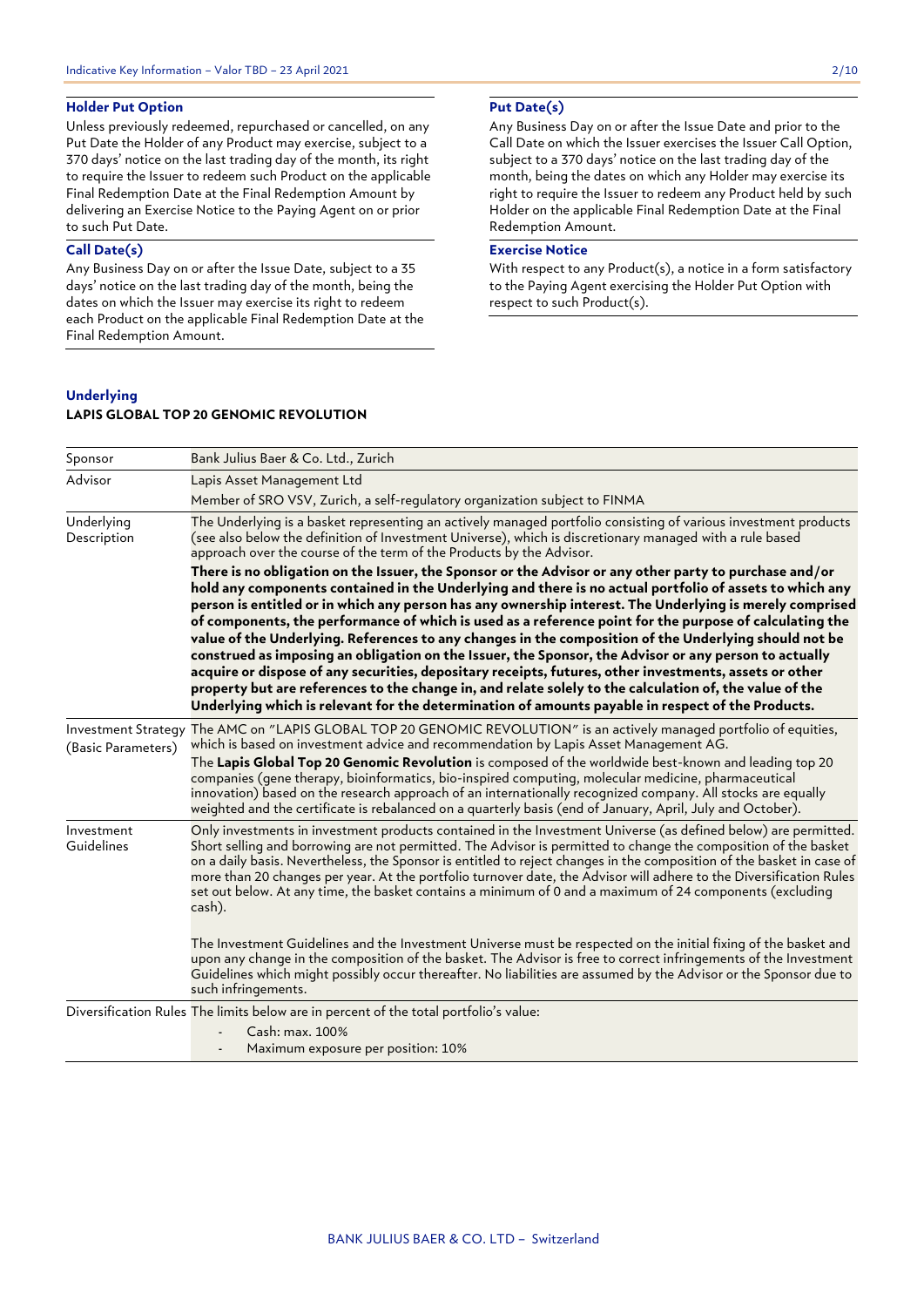|                                                 | Investment Universe The portfolio can include exchange traded stocks, depositary receipts, which represent equity rights according to<br>the range of exchange traded stocks, mutual funds (tradeable at least weekly), as well as Exchange traded<br>products (ETF, ETN and ETC).                                                                                                                                                                                                                                                                                                                                                                                                                                                                                                      |
|-------------------------------------------------|-----------------------------------------------------------------------------------------------------------------------------------------------------------------------------------------------------------------------------------------------------------------------------------------------------------------------------------------------------------------------------------------------------------------------------------------------------------------------------------------------------------------------------------------------------------------------------------------------------------------------------------------------------------------------------------------------------------------------------------------------------------------------------------------|
|                                                 | The liquidity of potential components must be sufficient with respect to the issued volume of the Certificates.<br>Therefore the Sponsor has the right to reject components which form part of the Investment Universe (see "Right<br>of Objection" below).                                                                                                                                                                                                                                                                                                                                                                                                                                                                                                                             |
|                                                 | Besides the aforementioned assets, the Underlying may contain a cash component in the Product's currency. No<br>interest is paid on this cash component. A negative interest rate may be applied due to market conditions. This<br>cash component may reach up to 100% but the proportion of cash and debt securities (incl. funds and structured<br>products which themselves do not fulfil the 50% criteria) will not exceed 50% of the portfolio value in the annual<br>average.                                                                                                                                                                                                                                                                                                     |
| Change of Basket<br>Composition                 | The Sponsor will use its best effort to implement the Advisor's investment decisions as soon as practical. This<br>may take several days as the Sponsor might have to enter into respective hedging transactions relating to its<br>obligations under the Products due to its position as Issuer of the Products. No assurance can be given that all<br>investment decisions will be realized as intended by the Advisor. The Sponsor implements the changes in the<br>composition of the basket on a discretionary basis at the respective net ask and bid prices available on the market<br>or, if he considers this necessary due to the market constellation, the Sponsor implements it on a discretionary<br>basis at the respective average net ask and bid prices of the assets. |
| Right of Objection                              | The Sponsor has the right to reject components selected by the Advisor at his sole discretion should any situation<br>whatsoever arise whereby the Sponsor (a) due to technical constraints cannot execute the Advisor's investment<br>decision or (b) due to any other reasons is unable to hedge its position as Issuer of the Products.                                                                                                                                                                                                                                                                                                                                                                                                                                              |
| Returns                                         | Reinvestment of the The Sponsor (re-)invests any net returns (after deduction of possible withholding taxes) into the corresponding<br>assets. Should the new investment contradict the Investment Guidelines, the Advisor decides on the (re-)<br>investment. If the Advisor cannot be reached by the Sponsor within useful time, the Sponsor decides on the (re-)<br>investment.                                                                                                                                                                                                                                                                                                                                                                                                      |
| Adjustments                                     | The Sponsor decides according to the terms outlined in the Base Prospectus and the Final Terms how the basket<br>is adjusted when dilution and concentration effects occur, investors' rights change as well as in comparable<br>situations. The adjustments are implemented on or around the respective trading day. No liabilities are assumed<br>by the Sponsor due to possible infringements of the Investment Guidelines which might occur as a consequence<br>of such adjustments. The value of the basket is not retroactively adjusted.                                                                                                                                                                                                                                         |
| Responsibility                                  | Subject to the Investment Guidelines, the Advisor is responsible for the composition of the basket and the<br>weighting of the basket components. The performance of the basket - and therefore of the Product - depends,<br>among other things, on the quality of the Advisor's investment decisions. The Sponsor is only responsible for the<br>administration of the Product. Neither the Issuer nor the Sponsor assume responsibility whatsoever for the<br>composition of the basket and its impact on the performance of the Products.                                                                                                                                                                                                                                            |
| Information about<br>the Investment<br>Strategy | Further Information about the Investment Strategy is free of charge available from the Issuer upon request.                                                                                                                                                                                                                                                                                                                                                                                                                                                                                                                                                                                                                                                                             |
| Underlying                                      | Composition of the Information about the current composition of the Underlying is available from the Issuer upon request.                                                                                                                                                                                                                                                                                                                                                                                                                                                                                                                                                                                                                                                               |

### **Redemption**

| Final Redemption           | Unless previously redeemed, repurchased or cancelled, the Issuer shall redeem each Product on the Final<br>Redemption Date by payment of the Final Redemption Amount to the Holder thereof.                                                                                                                                   |
|----------------------------|-------------------------------------------------------------------------------------------------------------------------------------------------------------------------------------------------------------------------------------------------------------------------------------------------------------------------------|
| Final Redemption<br>Amount | A cash amount equal to the Strategy Value minus the accrued Recurring Fees, calculated by the Calculation<br>Agent on the Final Fixing Date in accordance with the following formula:<br>Strategy Value t - accrued Recurring Fees                                                                                            |
| Settlement Type            | Cash settlement                                                                                                                                                                                                                                                                                                               |
| Strategy Valuet            | The value of the Underlying, determined by the sum of the value of each of the assets contained in the<br>Underlying at a point in time t (including the cash component expressed in the Issue Currency), converted to<br>the Issue Currency at the then prevailing exchange rate(s), as determined by the Calculation Agent. |
| <b>Initial Value</b>       | USD 100.00                                                                                                                                                                                                                                                                                                                    |
| <b>Recurring Fees</b>      | The Administration Fee and the Advisory Fee (the "Recurring Fees")<br>The Recurring Fees are calculated and deducted from the Strategy Value by the Calculation Agent on a daily<br>basis.                                                                                                                                    |
|                            | Administration Fee 0.35% p.a. of the Strategy Value                                                                                                                                                                                                                                                                           |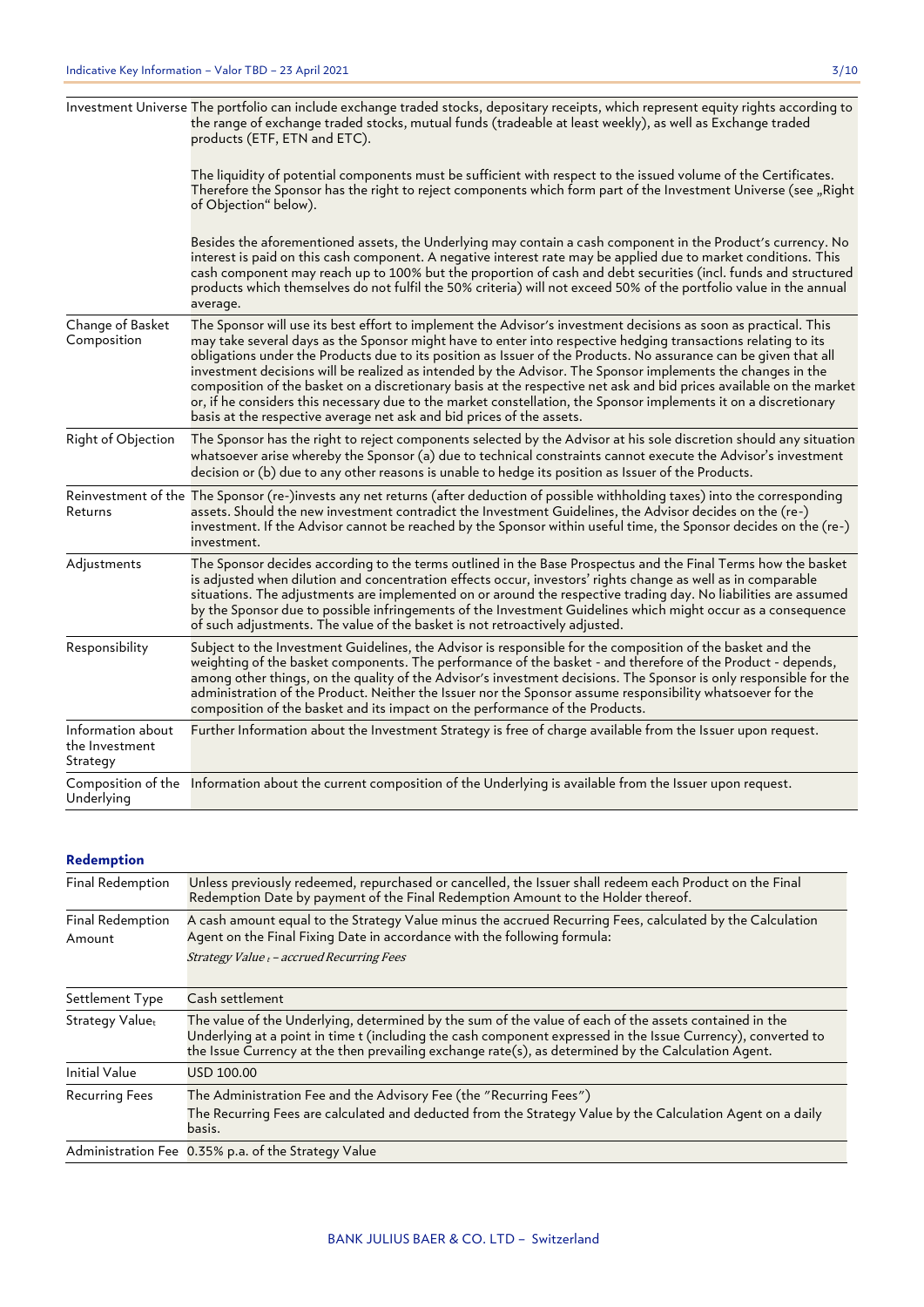| <b>Transaction Costs</b><br>upon Portfolio<br>Turnover | 0.10%                                                                                                                                                                                                                                                                                                                                                   |
|--------------------------------------------------------|---------------------------------------------------------------------------------------------------------------------------------------------------------------------------------------------------------------------------------------------------------------------------------------------------------------------------------------------------------|
| (Rebalancing Fee)                                      |                                                                                                                                                                                                                                                                                                                                                         |
| Advisory Fee                                           | 1.00% p.a. of the Strategy Value                                                                                                                                                                                                                                                                                                                        |
| Distribution Fee                                       | Up to 0.10% p.a. of the Issue Price (incl. VAT, if any), calculated on the basis of a hypothetical term of 10 years;<br>The Distribution Fee will be allocated / paid to the internal and/or external Distributor.<br>For further details please see under section IV "Distribution Compensation/Distribution Allowances from and to<br>Third Parties". |

#### **Performance Fee**

| Performance Fee: 10%                    |                                                                                                                                                                                                                                                                                                                                                                 |
|-----------------------------------------|-----------------------------------------------------------------------------------------------------------------------------------------------------------------------------------------------------------------------------------------------------------------------------------------------------------------------------------------------------------------|
| Hurdle Rate:                            | 0% p.a.                                                                                                                                                                                                                                                                                                                                                         |
| Observation<br>Interval:                | Quarterly (3 months)                                                                                                                                                                                                                                                                                                                                            |
|                                         | High Watermark: Applicable. For the first Performance Fee Record Date the High Watermark is equivalent to the Issue Price.<br>Thereafter (on further Performance Fee Record Dates), if the Certificate Level is higher than the previous High<br>Watermark, the High Watermark is set to that level before deduction of the Performance Fee Calculation Amount. |
| entitlement:                            | Performance Fee A Performance Fee is paid to the Advisor if the performance of the Certificate exceeds the Hurdle Rate at the<br>Performance Fee Record Date, subject to High Watermark.                                                                                                                                                                        |
|                                         | If $\frac{Certificate \text{ } Level(t)}{High \text{ } Watermark} - 1$ > Hurdle Rate, then Performance Fee applies                                                                                                                                                                                                                                              |
| Calculation<br>Amount*:                 | Performance Fee The Performance Fee Amount is calculated in accordance with the following formula:<br>$HighWater mark*\left(\left(\frac{Certificate\; Level\; (t)}{High\; Watermark}-1\right)-Hurdle\; Rate\right)*PerformanceFee$                                                                                                                              |
|                                         | *The Performance Fee Calculation Amount cannot be a negative number.                                                                                                                                                                                                                                                                                            |
| Certificate Level<br>$(t)$ :            | Value of the certificate on the Performance Fee Record Date as published at end of day by the Calculation Agent<br>(mid price).                                                                                                                                                                                                                                 |
| Performance Fee<br><b>Record Dates:</b> | Initial Fixing Date + Observation Interval (recurring thereafter based on the Observation Interval)<br>If no Certificate Level can be published on this date, the latest published Certificate Level prior to this date is<br>applied.<br>Inter-periodic flows are not considered.                                                                              |
| Performance Fee<br>Ex Dates:            | One business day after the Performance Fee Record Date. The Certificate Level will drop by the Performance Fee<br>Calculation Amount at this date.                                                                                                                                                                                                              |
| Performance Fee<br>Payment Dates:       | Performance Fee Record Date + 5 business days<br>The Performance Fee Calculation Amount will be deducted from the Certificate Level on each Performance Fee Ex<br>Date and paid out on every Performance Fee Payment Date.                                                                                                                                      |

### **Swiss Taxation**

| Stamp duty      | No stamp duty upon issuance. No federal turnover tax is due on secondary market transactions.                                                                                                                                                                                                                                                                           |
|-----------------|-------------------------------------------------------------------------------------------------------------------------------------------------------------------------------------------------------------------------------------------------------------------------------------------------------------------------------------------------------------------------|
| Withholding tax | No Swiss Federal withholding tax.                                                                                                                                                                                                                                                                                                                                       |
| Income tax      | For private investors (individuals) with tax residence in Switzerland, the Product is treated like a unit of a collective<br>investment scheme. The Issuer informs the Swiss Federal Tax Administration about the capital gains/losses and<br>the earnings on the assets on an annual basis. Only the declared net earnings on the assets are subject to income<br>tax. |

The aforementioned tax description is based on the relevant tax laws and regulations of the tax authorities valid at the time of launch of this issue. These laws and regulations may change at any time, possibly with retroactive effect. Furthermore the tax treatment may depend on the personal situation of the investor and may be subject to change in the future. This information is not purported to be a complete description of all potential tax effects. Potential investors are advised to consult their tax advisors to determine the special tax consequences of the purchase, ownership or disposition of the Product.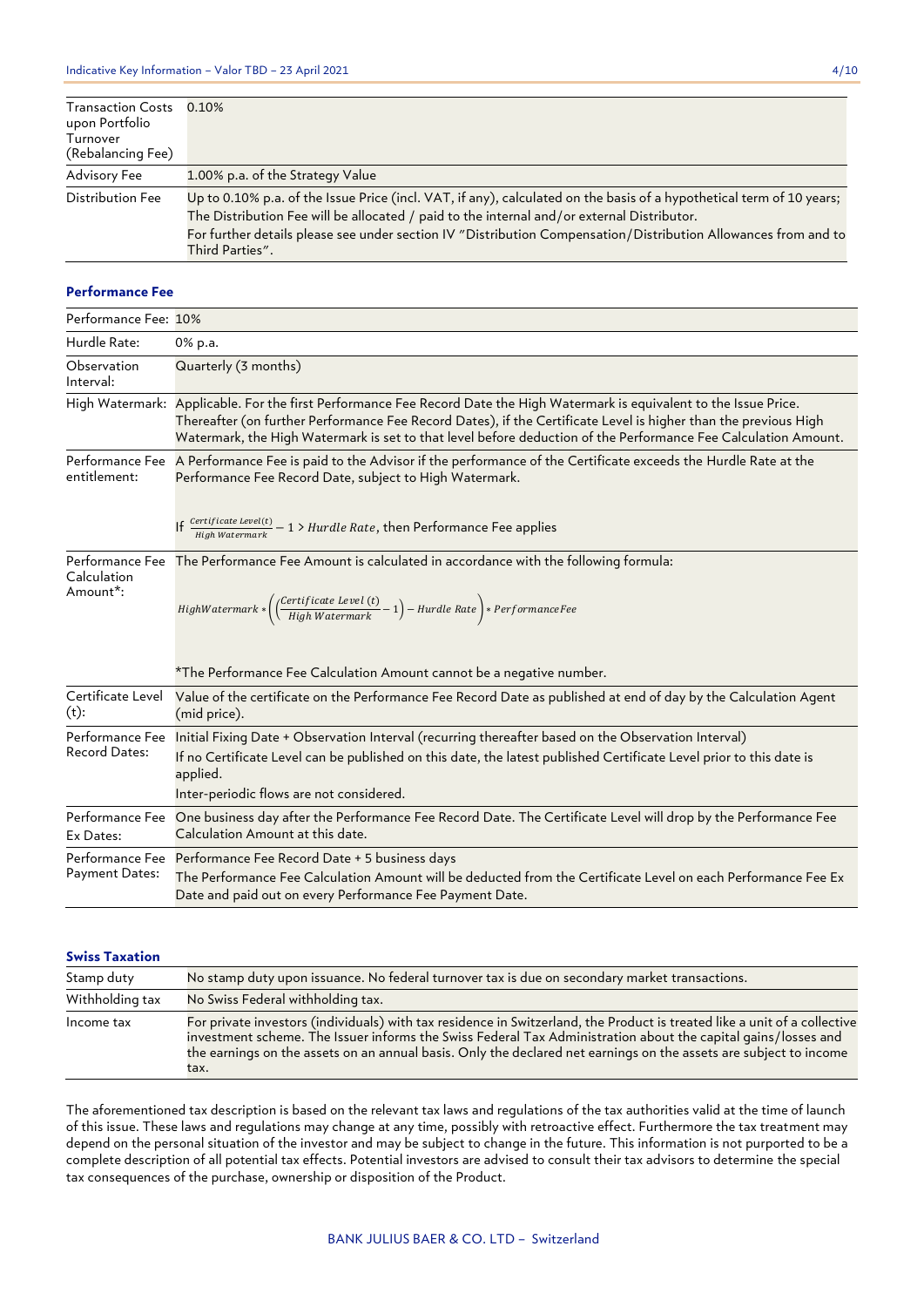### **General Tax Information**

Transactions and payments related to this product may be subject to additional (foreign) transaction taxes and or withholding taxes such as US withholding taxes pursuant to FATCA (Foreign Account Tax Compliance Act) or the Section 871(m) of the US Internal Revenue Code. Any amounts due, shall be paid net of such taxes. The issuer is not obliged to pay additional amounts with regard to amounts so withheld.

### **Product Description**

The Products are financial instruments which allow the investor to fully participate in the positive performance of the Underlying, but which also reflect the development of the Underlying if its performance is negative. The Underlying is an actively managed basket of securities, as described below under section "Underlying".

On the Final Redemption Date, the Product is redeemed at the Final Redemption Amount, which amount will be dependent upon the performance of the Underlying, and will also be adjusted for applicable fees and costs.

The Products enable the holder thereof to benefit from an unlimited participation in any positive performance of the Underlying. Therefore, if the Underlying performs positively, an investment in the Products directly reflects the positive performance of the Underlying. Likewise, if the Underlying performs negatively, an investment in the Products directly reflects the negative performance of the Underlying. Therefore, the risk associated with an investment in the Products is comparable to the risk associated with a direct investment in the Underlying, and a total loss of the amount invested in the Products is possible, although any such loss is limited to the amount invested.

There is no obligation on the Issuer to purchase and/or hold any components contained in the Underlying. The Issuer shall be free to choose how to invest the proceeds from the issuance of the Products.

The Products provides for an investor a termination right (Holder Put Option), subject to a 370 days' written notice, and for the Issuer an Issuer termination right (Issuer Call Option), subject to a 35 days' written notice.

#### **Product Documentation**

The complete and legally binding terms and conditions of the Products are set forth in the base prospectus dated 30 November 2020 of Bank Julius Baer & Co. Ltd. (the "Bank"), which may be amended or supplemented from time to time (the "Base Prospectus") and the relevant final terms prepared in relation to the Products (the "Final Terms"). The Base Prospectus and the Final Terms may be obtained free of charge from Bank Julius Baer & Co. Ltd., Bahnhofstrasse 36, 8001 Zurich, Switzerland.

This document is designated for distribution and use in Switzerland. Neither the Issuer nor any other person assumes any responsibility for the compliance of this document with any applicable law and regulations in any other jurisdiction than Switzerland.

| Details                                  |                                                                                                                                                                |
|------------------------------------------|----------------------------------------------------------------------------------------------------------------------------------------------------------------|
| <b>Risk Category</b>                     | Complex Product                                                                                                                                                |
| <b>Product Category</b>                  | Participation                                                                                                                                                  |
| Product Type                             | Tracker Certificate                                                                                                                                            |
| SSPA Code                                | 1300                                                                                                                                                           |
| Calculation Agent                        | Bank Julius Baer & Co. Ltd., Zurich and any agents or other persons acting on behalf of such Calculation Agent<br>and any successor appointed by the Issuer    |
| Paying Agent                             | Bank Julius Baer & Co. Ltd., Zurich and any agents or other persons acting on behalf of such Paying Agent and<br>any successor appointed by the Issuer         |
| Listing and Admission None<br>to Trading |                                                                                                                                                                |
| Trading (Secondary<br>Market)            | Under normal market conditions, Bank Julius Baer & Co. Ltd. Zurich will endeavour to provide a secondary<br>market, but is under no legal obligation to do so. |
| Minimum Investment 1 Certificate<br>Lot  |                                                                                                                                                                |
| Quotation                                | The Products are traded in units and are booked accordingly.                                                                                                   |
| Clearing System                          | SIX SIS AG                                                                                                                                                     |
| Form                                     | Uncertificated Securities                                                                                                                                      |
| Governing Law /<br>Jurisdiction          | Swiss Law / Zurich 1, Switzerland                                                                                                                              |

### **Details**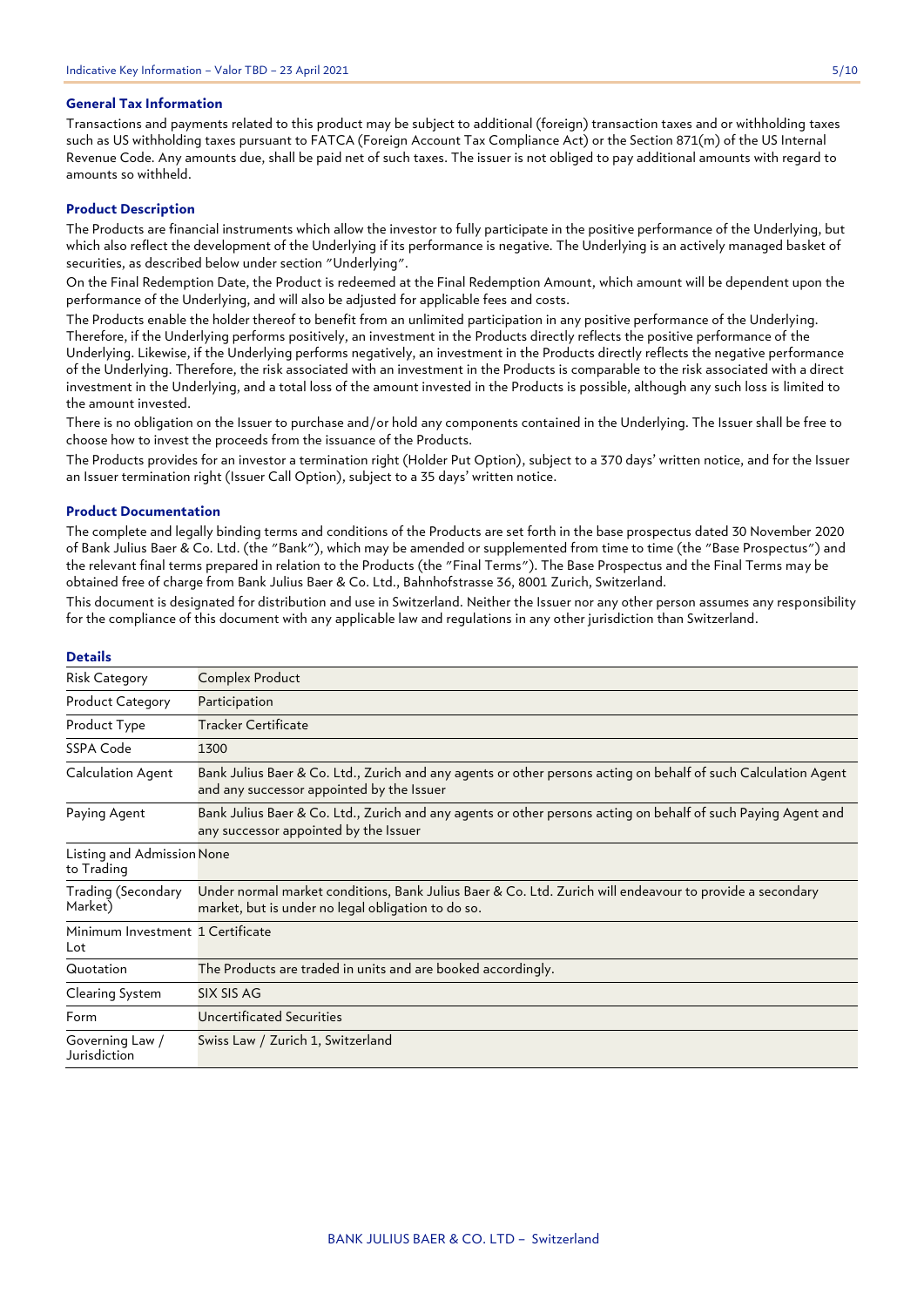### **II. Profit and Loss Prospects**

This Product is aimed at investors who expect a positive performance of the Underlying. The potential return on a Product is not limited, but dependent on the value of the Underlying, *i.e.* the investor benefits fully from an increase in the value of the Underlying over the term of the Product and the quality of the investment decisions of the Advisor.

The potential loss associated with an investment in the Products is also dependent on the value of the Underlying. A total loss may occur if the Underlying and the securities contained in the actively managed basket, respectively, have no value on the Final Fixing Date.

.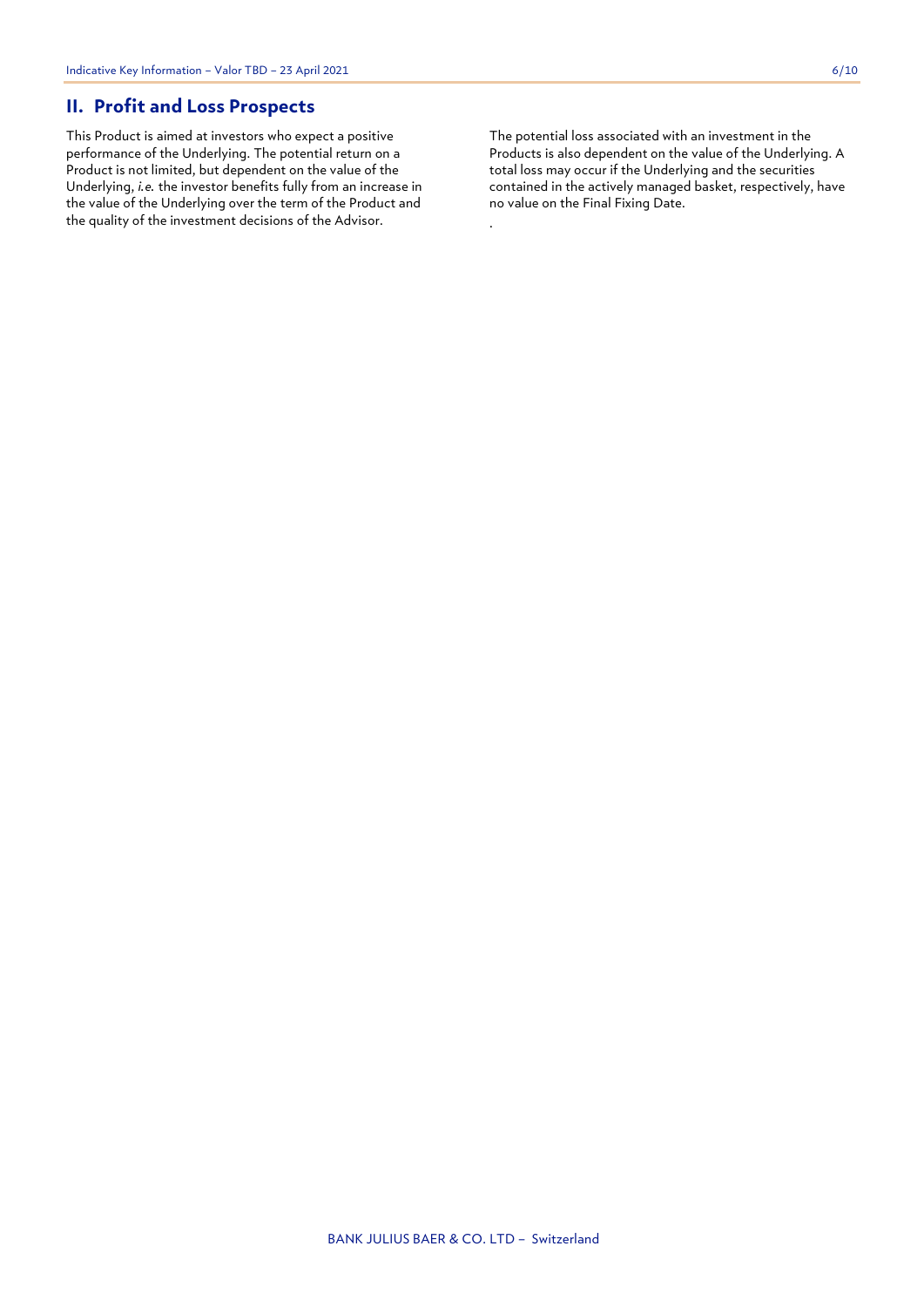### **III. Significant Risks for Investors**

The following risk disclosure cannot disclose all the risks associated with an investment in the Products. Therefore, potential investors in Products should consult the Base Prospectus and the Final Terms and their client advisor as to the product specific risks before making an investment decision.

### **1. Issuer Risk**

Investors bear the credit risk of the Issuer. The Products´ retention of value is dependent not only on the development of the value of the Underlying, but also on the creditworthiness of the Issuer, which may change over the term of the Product. The credit rating of the Issuer is not a guarantee of credit quality. In case of the Issuer's insolvency or bankruptcy the investors in the Products may lose their entire investment.

The Products are direct, unconditional, unsecured and unsubordinated obligations of the Issuer. If the Issuer were to become insolvent, claims of investors in Products will rank equally in right of payment with all other unsecured and unsubordinated obligations of the Issuer, except such obligations given priority by law. In such a case, investors in Products may suffer a loss of all or a portion of their investment therein, irrespective of any favourable development of the other value determining factors, such as the performance of the Underlying(s).

The Products do not constitute bank accounts or deposits at Bank Julius Baer & Co. Ltd. The Products are less liquid than bank accounts or deposits and bear higher risks. An investment in Products will not be covered by any compensation or insurance scheme (such as a bank deposit protection scheme) of any government agency of Switzerland or any other jurisdiction and Products do not have the benefit of any government guarantee. Products are the obligations of the Issuer only and holders of Products must look solely to the Issuer for the performance of the Issuer's obligations under such Products. In the event of the insolvency of the Issuer, an investor in Products may lose all or some of its investment therein.

Bank Julius Baer & Co. Ltd. is a bank pursuant to the Federal Banking Act (BA; SR 952.0) and a securities dealer pursuant to the Federal Act on Stock Exchanges and Complex Products Trading (SESTA; SR 954.1) subject to the prudential supervision by the Swiss Financial Market Supervisory Authority FINMA in Berne (Laupenstrasse 27, CH-3003 Berne; http://www.finma.ch).

### **2. Product Risks**

An investment in Products entails certain risks, which vary depending on the specific type and structure of the relevant Products and the relevant Underlying(s).

An investment in Products requires a thorough understanding of the nature of Products. Potential investors in Products should be experienced with respect to an investment in complex financial instruments and be aware of the related risks. A potential investor in Products should determine the suitability of such an investment in light of such investor's particular circumstances. In particular, a potential investor in Products should:

- have sufficient knowledge and experience to make a meaningful evaluation of Products, the merits and risks of investing in Products and the information contained in the Base Prospectus and the applicable Terms and Conditions;
- have access to, and knowledge of, appropriate analytical tools to evaluate, in the context of such investor's particular financial situation, an investment in Products and the impact the relevant Products will have on such investor's overall investment portfolio;
- have sufficient financial resources to bear all the risks of an investment in the relevant Products;
- understand thoroughly the Terms and Conditions applicable to the relevant Products and be familiar with the behaviour of the relevant Underlying(s) and financial markets;
- be able to evaluate (either alone or with the help of a financial adviser) possible scenarios for economic and other factors that may affect such investor's investment and ability to bear the applicable risks of an investment in Products until their redemption; and
- recognise that it may not be possible to dispose of Products for a substantial period of time, if at all, before their redemption.

The trading market for securities, such as Products, may be volatile and may be adversely impacted by many events. Products are complex financial instruments. Investors generally purchase complex financial instruments as a way to enhance yield with an understood, measured, appropriate addition of risk to their overall investment portfolios. A potential investor should not invest in Products unless such investor has the expertise (either alone or with the help of a financial adviser) to evaluate how the relevant Products will perform under changing conditions, the resulting effects on the market value of the relevant Products and the impact such an investment will have on such investor's overall investment portfolio.

### **Risk of total loss**

Products involve a high degree of risk, and prospective investors in the Products should recognise that, under certain circumstances, Products may have a redemption value of zero. Prospective investors should therefore be prepared to sustain a partial or total loss of the amount of their investment therein.

### **Unpredictable Market Value for Products**

During the term of a Product, the market value of, and the expected return on, such Product may be influenced by many factors, some or all of which may be unpredictable. Many economic and market factors will influence the market value of a Product. The Issuer expects that, generally, the value and volatility of the Underlying(s) on any day will affect the market value of such Product more than any other single factor. However, a potential investor should not expect the market value of a Product in the secondary market to vary in proportion to changes in the value of the Underlying(s). The return on a Product (if any) may bear little relation to, and may be much less than, the return that the investor therein might have achieved if such investor had invested directly in the Underlying(s).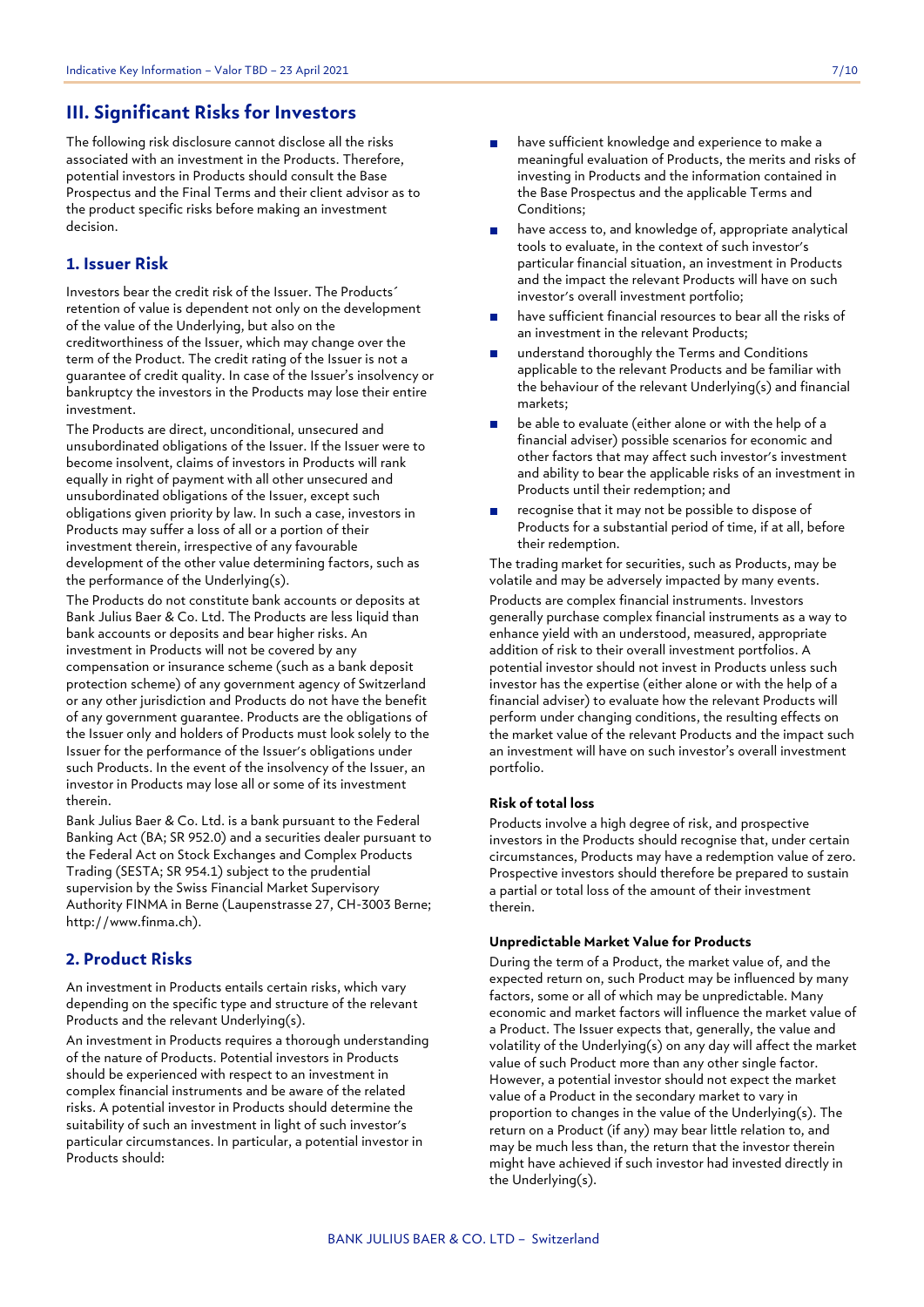The market value of, and return (if any) on, a Product will be affected by a number of other factors, which may be unpredictable or beyond the Issuer's control, and which may offset or magnify each other, including, without limitation:

- supply and demand for such Product, including inventory  $\mathbf{r}$ positions of any other market maker;
- the expected frequency and magnitude of changes in the market value of the Underlying(s) (volatility);
- economic, financial, political or regulatory events or  $\mathbf{r}$ judicial decisions that affect the Issuer, the Underlying(s) or the financial markets generally;
- interest and yield rates in the market generally;  $\blacksquare$
- the time remaining until the Final Redemption Date;  $\blacksquare$
- if applicable, the difference between the Level or  $\blacksquare$ Commodity Reference Price, as applicable, and the relevant threshold specified in the applicable Terms and Conditions;
- the Issuer's creditworthiness, including actual or anticipated downgrades in the Issuer's credit ratings; and
- dividend payments on the Underlying(s), if any.  $\mathbf{r}$ Some or all of these factors may influence the price of a Product. The impact of any of the factors set forth above may enhance or offset some or all of any change resulting from another factor or factors.

In addition, certain built-in costs are likely to adversely affect the market value of Products. All expenses, charges and funding costs (pre-financing costs) incurred by the Issuer in connection with the replication of the notional Underlying starting from the Initial Fixing Date (or, if applicable, during the Initial Fixing Period) up to the Issue Date/Payment Date will be deducted from the Strategy Value on the Issue Date/Payment Date (Initial Value).The price at which the Issuer will be willing to purchase Products from a holder in secondary market transactions, if at all, will likely be lower than the original Issue Price.

### **Exposure to the performance of the Underlyings**

Each Product will represent an investment linked to the performance of the Underlying(s) and potential investors should note that any amount(s) payable or other benefit to be received under the Products will generally depend upon the performance of the Underlying(s). The past performance of the Underlyings is not indicative of the future performance.

### **No obligation on any other party to purchase and/or hold interests in the Underlying or any components contained in the Underlying**

Investors should be aware that there is no obligation on the Issuer or any other party to purchase and/or hold interests in the Underlying or any components contained in the Underlying and there is no actual portfolio of assets to which any person is entitled or in which any person has any ownership interest.

#### **Exchange Rate Risk**

The Underlying(s) may be denominated in a currency other than that of the Issue Currency or, if applicable, the Settlement Currency for such Product, or the Underlying(s) may be denominated in a currency other than, or the Issue Currency or, if applicable, the Settlement Currency may not be, the currency of the home jurisdiction of the investor in

such Product. Exchange rates between currencies are determined by factors of supply and demand in the international currency markets, which are in particular influenced by macro economic factors, speculation and central bank and government intervention (including the imposition of currency controls and restrictions). Therefore, fluctuations in exchange rates may adversely affect the market value of a Product or the value of the Underlying(s).

### **Secondary Market**

Products may have no established trading market when issued and one may never develop. If a market does develop, it may not be liquid. Therefore, investors may not be able to sell their Products easily or at prices reasonably acceptable to them. Under normal market circumstances, the Issuer will endeavour to provide a secondary market for Products, but is under no obligation to do so. Upon investor demand, the Issuer will endeavour to provide bid/offer prices for Products, based on actual market conditions. Depending on the composition of the Underlying, investors must also be aware of an increased spread risk. This means that during the term of the Product, bid and offer prices may differ to a considerable extent. It is important to note that in the secondary market, if a market does develop, the Issuer cannot guarantee to repurchase/sell unlimited volumes of the Product at the prices provided by the Lead Manager. For large sale/purchase orders (taking into account the liquidity and spread of the constituents) the Issuer may treat the order execution based and might quote a narrower spread of approx. 0.50% (based on net price). Such orders may not be executed at once and investors may have to bear considerable delays. The Issuer has at no time an obligation to repurchase/sell the Product.

#### **Early Redemption**

The investors must be aware of a possible early redemption of the Product.

Upon the occurrence of an extraordinary event, the Calculation Agent and the Issuer, acting together, have the right to, among other things, early redeem the relevant Products. If the Issuer exercises such early redemption right(s), investors should be aware that the early redemption price may be considerably lower than the Issue Price (or, if different, the price the relevant investor paid for such product) and/or the Final Redemption Amount that would otherwise have been paid on the Final Redemption Date.

### **Issuer Call Option and Holder Put Option**

The Products provide for a Holder Put Option (*i.e.*, an investor may, on any Put Date, exercise its right to require the Issuer to redeem its Product(s) on the applicable Final Redemption Date at the Final Redemption Amount), and an Issuer Call Option (*i.e.*, the Issuer may, on any Call Date, exercise its right to redeem the Products, in whole but not in part, on the applicable Final Redemption Date at the Final Redemption Amount). The Issuer and each investor in any such Product may exercise its Issuer Call Option and Holder Put Option, respectively, at its own discretion.

### **Further product specific risks**

The Products are complex financial instruments, may therefore involve a high degree of risk and are intended for use only by sophisticated investors who are capable of understanding and assuming the risks involved. Before entering into any transaction, an investor should determine if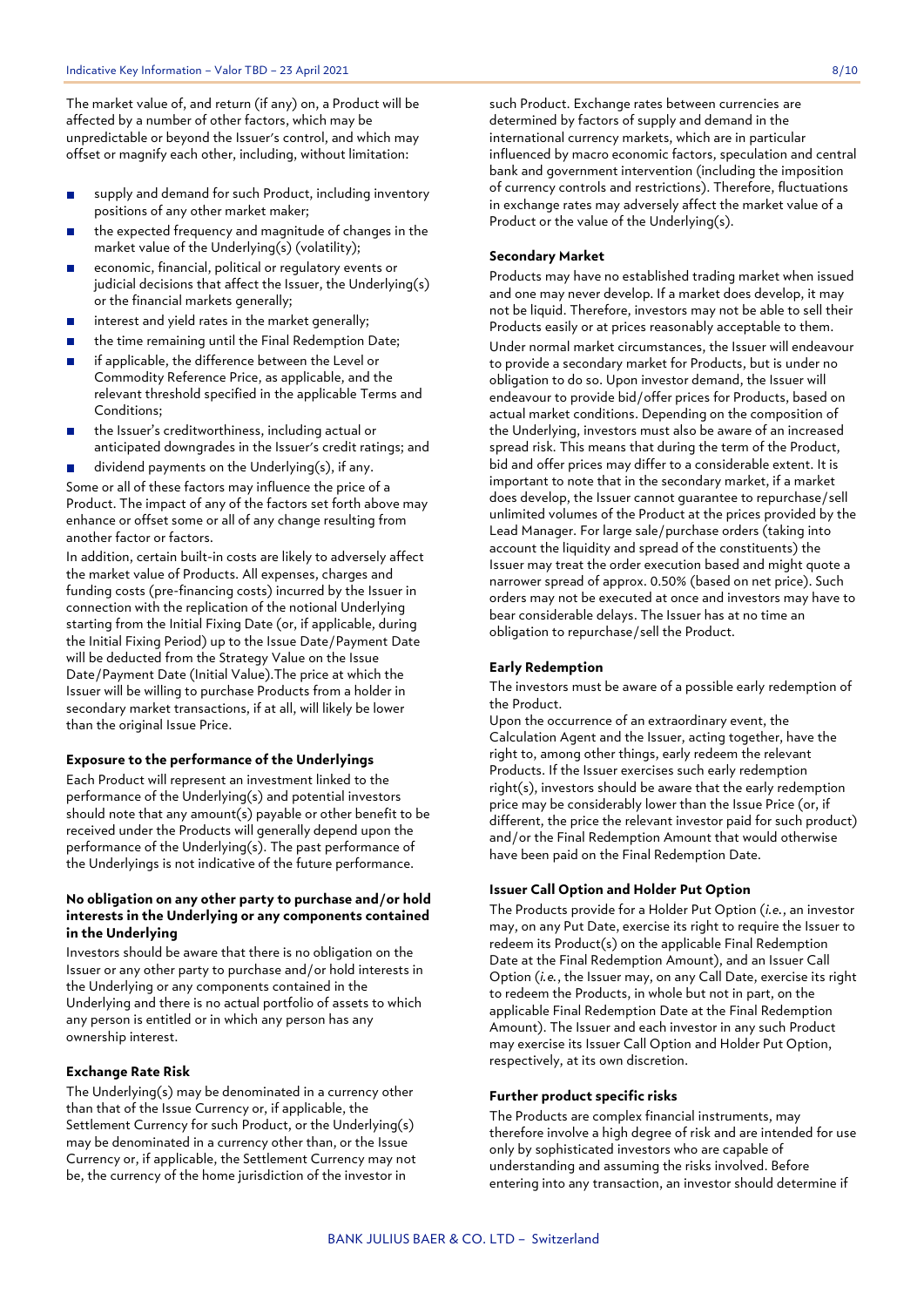this Product is suitable with regards to the particular circumstances and should independently assess (together with the client advisor) the specific risks as described herein and any other legal, regulatory or credit consequences. The Issuer makes no representation as to the suitability or appropriateness of this Product for any particular investor. This document does not replace a personal discussion with your client advisor, which is tailored to your requirements, investment objectives, experience, knowledge and circumstances and which is recommended by the Issuer before the investment decision. Please ask your client advisor about supporting information regarding this Product.

The return on the Products depends on the performance of the Underlying. Since the basket of securities is actively managed by the Advisor, the performance of the Product depends on the quality of the investment decisions of the Advisor. As past performance is no guarantee of future development, the performance cannot be predicted at the time of the investment decision. Further, there is no assurance that all

investment decisions intended by the Advisor will be realised and that its expectations regarding the performance of the Products will be met.

Investors should be aware that an investment in these Products generally results in a loss upon redemption if the value of the Underlying decreases. Consequently, the potential loss associated with an investment in such Products is linked to the negative performance of the Underlying. Investors in the Products should be prepared to sustain a partial or total loss of their investment.

### **Further Information**

For further details on the Product related risks please consult the risk disclosure brochure "Risks Involved in Trading Financial Instruments" (Edition 2019) which is available on the Swiss Bankers Association's website:

[https://www.swissbanking.org/en/services/library/guideline](https://www.swissbanking.org/en/services/library/guidelines) [s](https://www.swissbanking.org/en/services/library/guidelines) or may be obtained from your client advisor upon request.